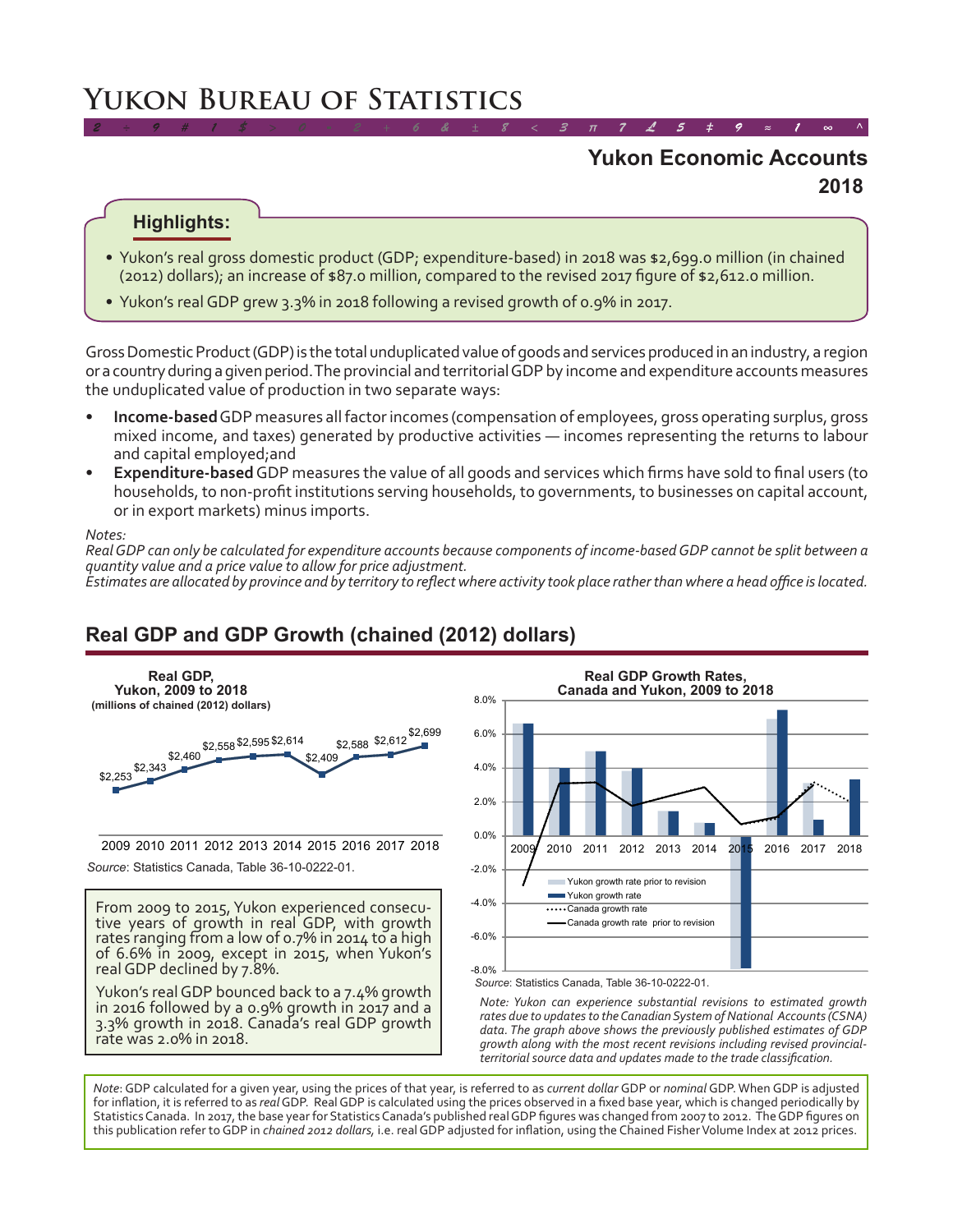### **GDP, Income-based (current prices), Yukon, 2014 to 2018**

| $2014^r$ | $2015^r$ | 2016'<br>(\$ millions) | 2017 <sup>r</sup> | 2018  |
|----------|----------|------------------------|-------------------|-------|
| 1,401    | 1,408    | 1,453                  | 1,545             | 1,610 |
| 1,199    | 1,197    | 1,239                  | 1,318             | 1,373 |
| 202      | 211      | 214                    | 227               | 237   |
| 801      | 678      | 765                    | 768               | 787   |
| 220      | 87       | 182                    | 187               | 182   |
| 377      | 385      | 378                    | 374               | 392   |
| 204      | 206      | 205                    | 207               | 213   |
| 402      | 406      | 422                    | 449               | 472   |
| 328      | 329      | 344                    | 364               | 384   |
| 74       | 77       | 78                     | 85                | 88    |
| 52       | 53       | 57                     | 56                | 61    |
| 93       | 92       | 95                     | 98                | 103   |
| $-5$     | $-1$     | $-3$                   | $\mathbf{2}$      | 13    |
| 2,744    | 2,636    | 2,789                  | 2,918             | 3,046 |
|          |          |                        |                   |       |

Source: Statistics Canada, Table 36-10-0221-01.

#### **Wages and Salaries by Industry, Yukon, 2014 to 2018**



• Of the 2018 wages and salaries component of GDP, services-producing industries comprised the largest proportion at \$1,115.5 million, or 81.3%; goods-producing industries comprised \$257.0 million, or 18.7%.

|                                                             | 2014      | 2015      | 2016           | 2017      | 2018      |
|-------------------------------------------------------------|-----------|-----------|----------------|-----------|-----------|
|                                                             |           |           | (\$ thousands) |           |           |
| <b>Compensation of employees</b>                            | 1,401,788 | 1,408,076 | 1,453,060      | 1,545,017 | 1,609,550 |
| <b>Wages and salaries</b>                                   | 1,199,442 | 1,197,368 | 1,239,140      | 1,317,927 | 1,372,538 |
| All goods-producing industries                              | 235,753   | 207,297   | 217,249        | 241,919   | 256,998   |
| Construction                                                | 107,384   | 99,848    | 112,062        | 120,682   | 126,840   |
| All services-producing industries                           | 963,689   | 990,071   | 1,021,891      | 1,076,008 | 1,115,540 |
| Trade                                                       | 95.479    | 99,039    | 98,168         | 104,738   | 111,749   |
| Transportation and storage                                  | 49,192    | 51,983    | 55,798         | 59,884    | 63,020    |
| Information and cultural industries                         | 38,715    | 40,048    | 45,361         | 47,933    | 50,857    |
| Finance, real estate and company management                 | 44,320    | 44,387    | 43,701         | 46,837    | 44,890    |
| Professional and personal services industries               | 223,745   | 232,683   | 235,473        | 247,868   | 258,405   |
| <b>Educational services</b>                                 | 106,233   | 106,355   | 106,316        | 115,568   | 116,461   |
| Health care and social assistance                           | 142,958   | 146,637   | 158,137        | 162,907   | 168,544   |
| Federal government public administration                    | 52,800    | 52,051    | 50,702         | 54,622    | 56,581    |
| Provincial and territorial government public administration | 173,244   | 178,281   | 187,556        | 193,649   | 203,020   |
| Local government public administration                      | 37,003    | 38,607    | 40,679         | 42,002    | 42,013    |
| <b>Employers' social contributions</b>                      | 202,346   | 210,708   | 213,920        | 227,090   | 237,012   |

Source: Statistics Canada, Table 36-10-0205-01. (computed annual total).

• In 2018, wages and salaries increased by \$54.6 million, or 4.1%, compared to 2017; for *services-producing industries*, wages and salaries increased 3.7% and for *goods-producing industries*, increased 6.2%.

In 2014, all goods-producing industries accounted for 19.7% of wages and salaries. The proportion fell to 17.3% in 2015.<br>From 2016 onwards, the goods-producing industries' share in wages and salaries started increasing to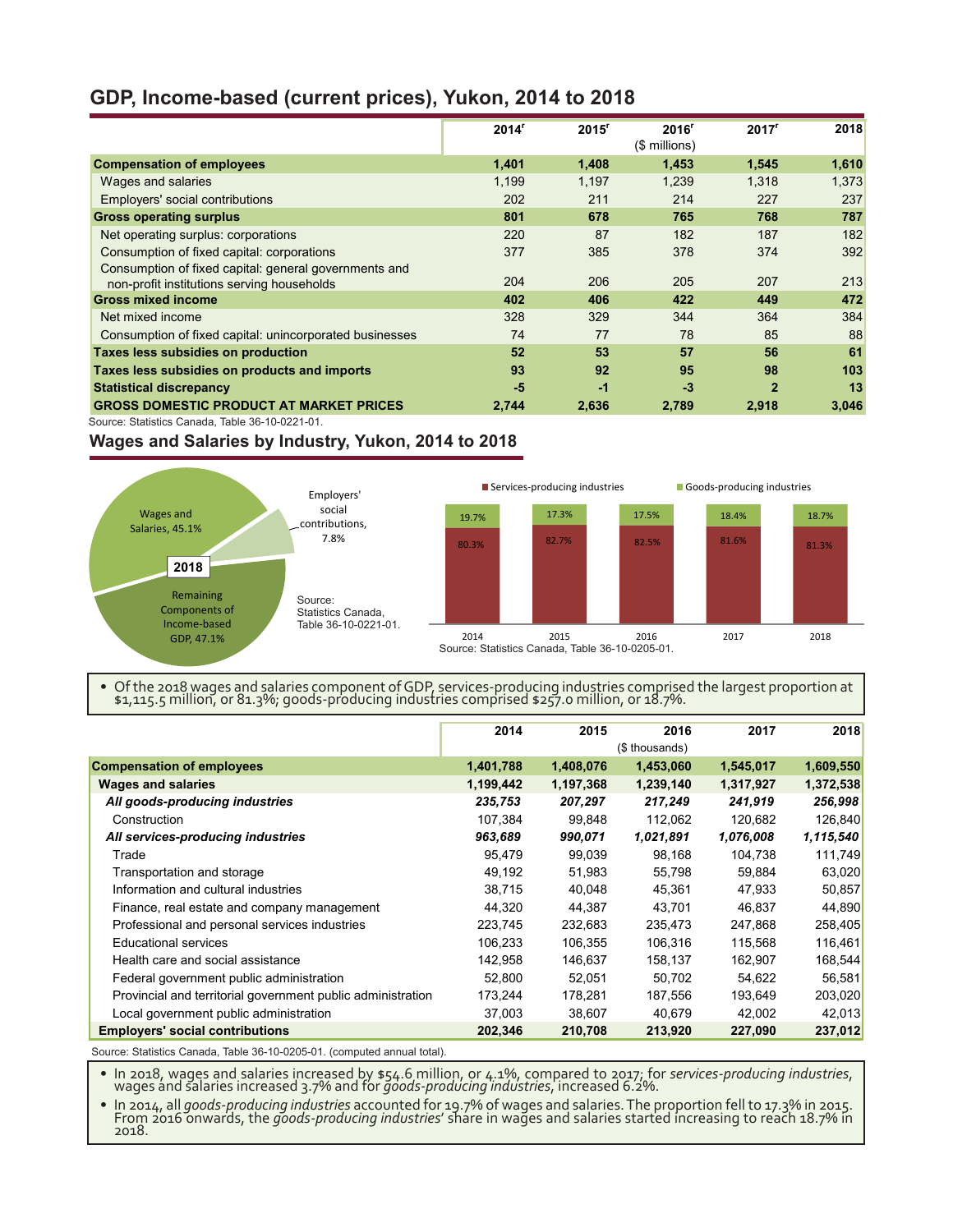### **GDP, Expenditure-based (current prices), Yukon, 2014 to 2018**

|                                                                 | 2014 <sup>r</sup> | $2015$ <sup>r</sup> | 2016'<br>(\$ millions) | 2017 <sup>r</sup> | 2018           |
|-----------------------------------------------------------------|-------------------|---------------------|------------------------|-------------------|----------------|
| <b>Final consumption expenditure</b>                            | 2,821             | 2,926               | 2,999                  | 3,071             | 3,198          |
| Household final consumption expenditure                         | 1.290             | 1,328               | 1,370                  | 1,432             | 1,480          |
| Goods                                                           | 517               | 525                 | 539                    | 566               | 579            |
| Durable goods                                                   | 133               | 137                 | 147                    | 156               | 152            |
| Semi-durable goods                                              | 67                | 67                  | 69                     | 72                | 74             |
| Non-durable goods                                               | 317               | 321                 | 323                    | 338               | 353            |
| Services                                                        | 773               | 803                 | 831                    | 866               | 901            |
| Non-profit institutions serving households' final consumption   | 48                | 49                  | 55                     | 55                | 57             |
| General governments final consumption expenditure               | 1,483             | 1,549               | 1,574                  | 1,584             | 1,661          |
| <b>Gross fixed capital formation</b>                            | 775               | 686                 | 669                    | 814               | 1,121          |
| Business gross fixed capital formation                          | 495               | 473                 | 458                    | 562               | 847            |
| <b>Residential structures</b>                                   | 131               | 139                 | 167                    | 164               | 162            |
| Non-residential structures, machinery and equipment             | 223               | 229                 | 188                    | 216               | 489            |
| Non-residential structures                                      | 118               | 116                 | 82                     | 112               | 267            |
| Machinery and equipment                                         | 105               | 113                 | 106                    | 104               | 222            |
| Intellectual property products                                  | 141               | 105                 | 103                    | 182               | 196            |
| Non-profit institutions serving households' gross fixed capital | $\overline{2}$    | $\overline{2}$      | $\mathbf{1}$           | 2                 | $\overline{2}$ |
| General governments gross fixed capital formation               | 278               | 211                 | 210                    | 250               | 272            |
| <b>Investment in inventories</b>                                | 38                | $-5$                | $-6$                   | 16                | 8              |
| <b>Exports of goods and services</b>                            | 788               | 668                 | 769                    | 727               | 667            |
| Exports to other countries                                      | 384               | 262                 | 316                    | 228               | 216            |
| Exports of goods to other countries                             | 290               | 179                 | 238                    | 146               | 131            |
| Exports of services to other countries                          | 94                | 83                  | 78                     | 82                | 85             |
| Exports to other provinces                                      | 404               | 406                 | 453                    | 499               | 451            |
| Exports of goods to other provinces                             | 91                | 93                  | 125                    | 111               | 64             |
| Exports of services to other provinces                          | 313               | 313                 | 328                    | 388               | 387            |
| Less: imports of goods and services                             | 1,683             | 1,641               | 1,645                  | 1,708             | 1,934          |
| Imports from other countries                                    | 560               | 606                 | 619                    | 666               | 732            |
| Imports of goods from other countries                           | 466               | 511                 | 526                    | 570               | 632            |
| Imports of services from other countries                        | 94                | 95                  | 93                     | 96                | 100            |
| Imports from other provinces                                    | 1.123             | 1,035               | 1,026                  | 1,042             | 1,202          |
| Imports of goods from other provinces                           | 308               | 237                 | 219                    | 236               | 271            |
| Imports of services from other provinces                        | 815               | 798                 | 807                    | 806               | 931            |
| <b>Statistical discrepancy</b>                                  | 5                 | $\overline{2}$      | 3                      | $-2$              | $-14$          |
| <b>GROSS DOMESTIC PRODUCT AT MARKET PRICES</b>                  | 2,744             | 2,636               | 2,789                  | 2,918             | 3,046          |
| Final domestic demand                                           | 3.596             | 3,612               | 3,668                  | 3.885             | 4,319          |
| Source: Statistics Canada, Table 36-10-0222-01.                 |                   |                     |                        |                   |                |

#### **Household Final Consumption Expenditure, Yukon, 2014 to 2018**

|                                                               | 2014 <sup>r</sup> | 2015 <sup>r</sup> | 2016 <sup>r</sup><br>(\$ millions) | 2017 <sup>r</sup> | 2018    |
|---------------------------------------------------------------|-------------------|-------------------|------------------------------------|-------------------|---------|
| Household final consumption expenditure                       | 1,290.0           | 1,328.0           | 1,370.0                            | 1,432.0           | 1,480.0 |
| Food and non-alcoholic beverages                              | 114.7             | 119.9             | 121.4                              | 126.7             | 130.1   |
| Alcoholic beverages and tobacco                               | 62.1              | 62.5              | 65.4                               | 66.2              | 73.8    |
| Clothing and footwear                                         | 27.1              | 27.1              | 26.8                               | 28.1              | 29.5    |
| Housing, water, electricity, gas and other fuels              | 422.7             | 439.3             | 452.3                              | 469.7             | 491.2   |
| Furnishings, household equipment and other goods and services |                   |                   |                                    |                   |         |
| related to the dwelling and property                          | 52.2              | 54.9              | 58.2                               | 60.7              | 61.1    |
| Health                                                        | 33.8              | 36.0              | 37.5                               | 39.2              | 40.7    |
| Transport                                                     | 188.1             | 187.2             | 195.6                              | 211.4             | 214.7   |
| Communications                                                | 31.7              | 31.2              | 31.9                               | 33.4              | 34.0    |
| Recreation and culture                                        | 102.3             | 103.3             | 106.5                              | 109.9             | 112.0   |
| Education                                                     | 5.6               | 5.8               | 6.0                                | 6.3               | 6.4     |
| Food, beverage and accommodation services                     | 140.3             | 145.0             | 151.5                              | 158.6             | 162.3   |
| Insurance and financial services                              | 72.0              | 73.7              | 77.6                               | 79.6              | 82.9    |
| Miscellaneous goods and services                              | 52.9              | 54.7              | 58.3                               | 60.7              | 60.7    |
| Net expenditure abroad                                        | $-15.5$           | $-12.5$           | $-18.9$                            | $-18.5$           | $-19.5$ |
|                                                               |                   |                   |                                    |                   |         |

*Source*: Statistics Canada, Table 36-10-0225-01.

• Compared to the figures for 2017, *household final consumption expenditure* in 2018 increased by \$48.0 million, or 3.4%.

• In 2018, the ratio of *household final consumption expenditure* to GDP (48.6%) decreased by 0.5 percentage points com-<br>pared to 2017 (49.1%). The 2018 ratios of *gross fixed capital formation (investment)* to GDP (36.8%) (63.5%) incréased substantially from 27.9% and 58.5%, respectively, in 2017. This was mainly due to capital invest-<br>ments and imports by the mining industry. The ratio of *exports* to GDP decreased from 24.9% in 2017 to 21